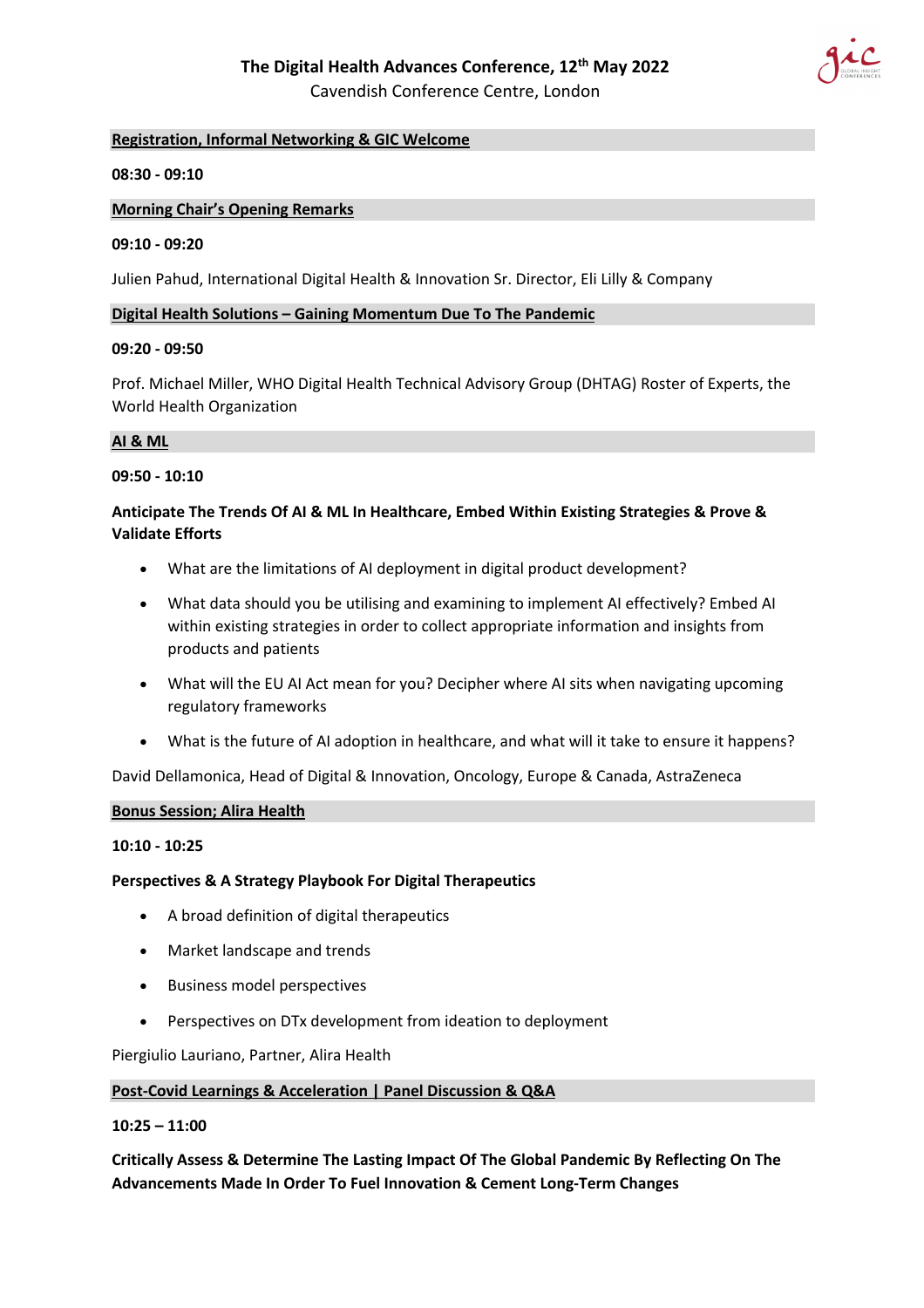

- After two years of firefighting, what's here to stay, and how can you translate these into long-term solutions?
- What were the successes, challenges and lessons learned in digitising primary care during the pandemic? What worked, what didn't work, and what are the problems we still need to solve?
- Navigating the new healthcare ecosystem ensure your digital and tech advances fit the new infrastructure in a safe and effective way
- How has Covid-19 impacted the pharma commercial model?

Dr. Ali Hasan, Chief Medical & Healthcare Officer, Vitality

Iain O'Neil, Former Digital Transformation Director, NHSX

Gianluca Casali, Medical Director, UK & Ireland, Johnson & Johnson MedTech

## **Morning Break With Informal Networking**

**11:00 - 11:30**

## **Bonus Session; Snowflake**

## **11:30 - 11:45**

**In this session, James Fleming, CIO of The Francis Crick Institute will discuss how their organisation is partnering with Snowflake to create virtual Trusted Research Environments to enable them to expedite projects involving sensitive and clinical data. As a result, teams will be able to dramatically speed up the time taken to establish research collaborations and complex projects, with no sacrifice to governance or security.**

Eva Murray, Lead Evangelist EMEA, Snowflake

James Fleming, Chief Information Officer, The Crick Institute

## **HCP & Patient Engagement – Workshop**

## **11:45 – 12:05**

# **Drive Forward Medical Device & Digital Health Adoption By Proving The Value Of Your Products To HCP's & Patients To Decrease Pushback, Ease Concerns & Secure Buy-In**

- Examine the new and improved patient journeys to determine where digital health can tangibly improve clinical outcomes
- Physicians, GP's, and healthcare providers should be the main drivers when identifying the right platforms and most effective tech, so how can you secure buy-in?
- As patients become increasingly aware and conflicted about the use of their data, overcome low levels of patient participation by building trust and transparency
- Manage expectations by streamlining your digital innovations to overcome pushback from HCP's, who are overworked and understaffed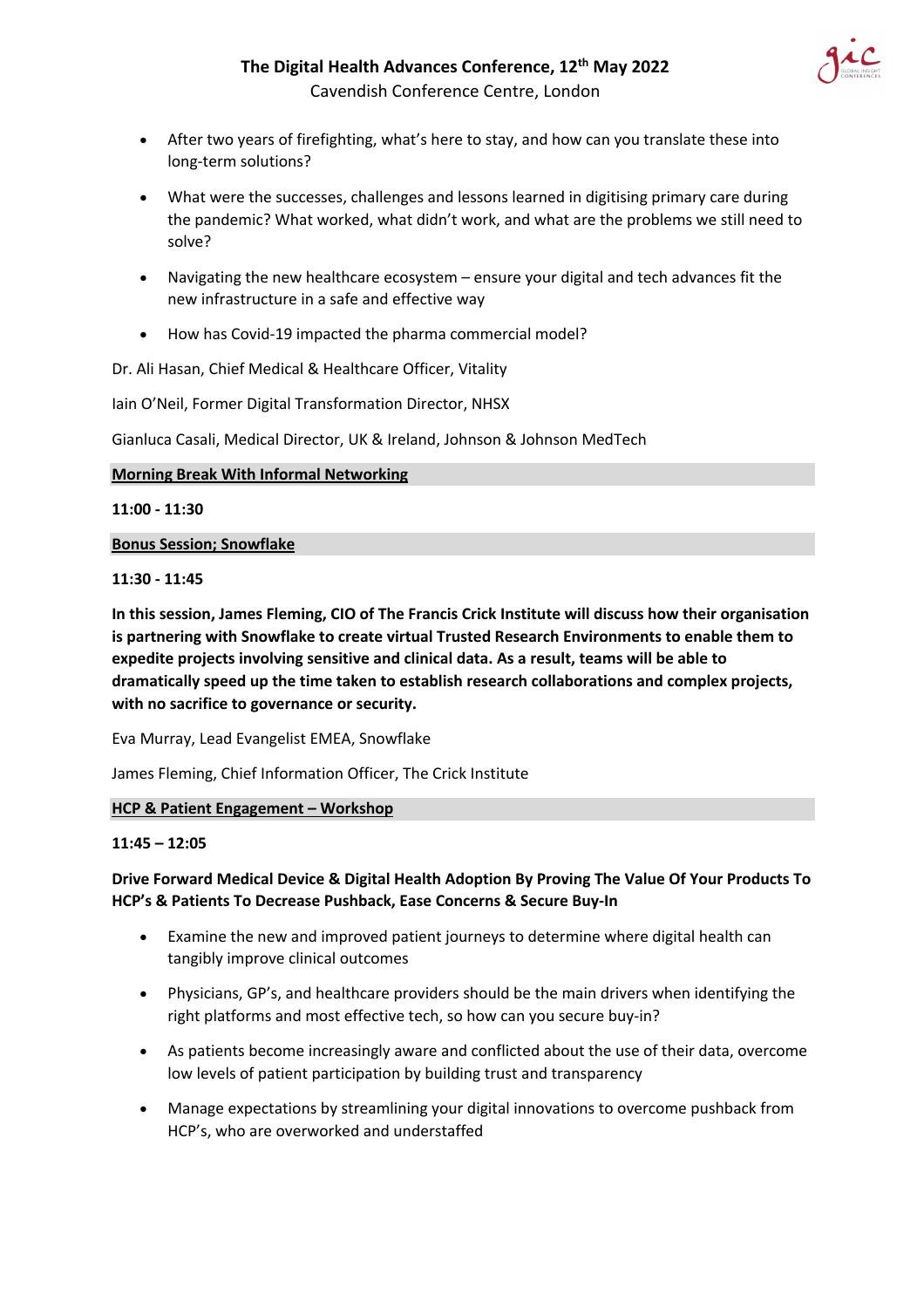# **The Digital Health Advances Conference, 12th May 2022**



Cavendish Conference Centre, London

• Utilise patient data captured to visualise outcomes and use these insights to showcase results to HCP's and validate efforts

### **New Tech & Digital Adoption | Panel Discussion & Q&A**

## **12:05 – 12:45**

## **Fuel Innovation By Leveraging New Tech & Powering Digital Adoption To Improve Efficiencies & Healthcare Delivery**

- Improve healthcare efficiencies and enhance patient outcomes with integrated digital strategies by capitalising on the latest technologies in the market today
- As Covid-19 continues to fuel digital acceleration, keep up and keep pace from telemedicine to AI-enabled medical devices and blockchain electronic health records
- Overcome barriers to adoption from all parties by building the foundations of your strategies upon critical insights which prove efficacy and long-term value

Sergio Levi, Vice President – Head of Strategic Alliances, Philips

Nigel Brokenshire, Head of Digital Healthcare UK, Bayer Pharmaceuticals

Andy Cachaldora, General Manager, Digital Service, Northern Europe, GE Healthcare

Christoph Schmitz, Head of Digital Health Transformation, medi GmbH & Co.

#### **Bonus Session; NetApp Inc.**

#### **12:45 – 13:00**

#### **Break The Silo's, Unleash The Power Of Your Data In The Hybrid Cloud**

NetApp accelerates healthcare transformation by simplifying data management across the continuum of on premises and cloud environments to make a holistic patient-centered view a reality, and enhance the quality and speed of research.

Our integrated, holistic approach to data-management, the NetApp Data Fabric enables our customers to seamlessly shift data both on premises and/or in the cloud while maintaining data visibility, data access and control, protection and security.

Join us and find out how we can help you simplify, accelerate and integrate your data strategy to lower the cost of care delivery. Achieving better patient outcomes, faster research result, and improve the patient and clinician experience.

Philippe Wackers, Innovation Manager Healthcare & Life Science, NetApp EMEA

#### **Lunch Break & Informal Networking**

#### **13:00 – 14:00**

#### **Breakout Discussions**

### **13:20 – 13:50**

- A. Wearables
- B. Telemedicine
- C. Women's Health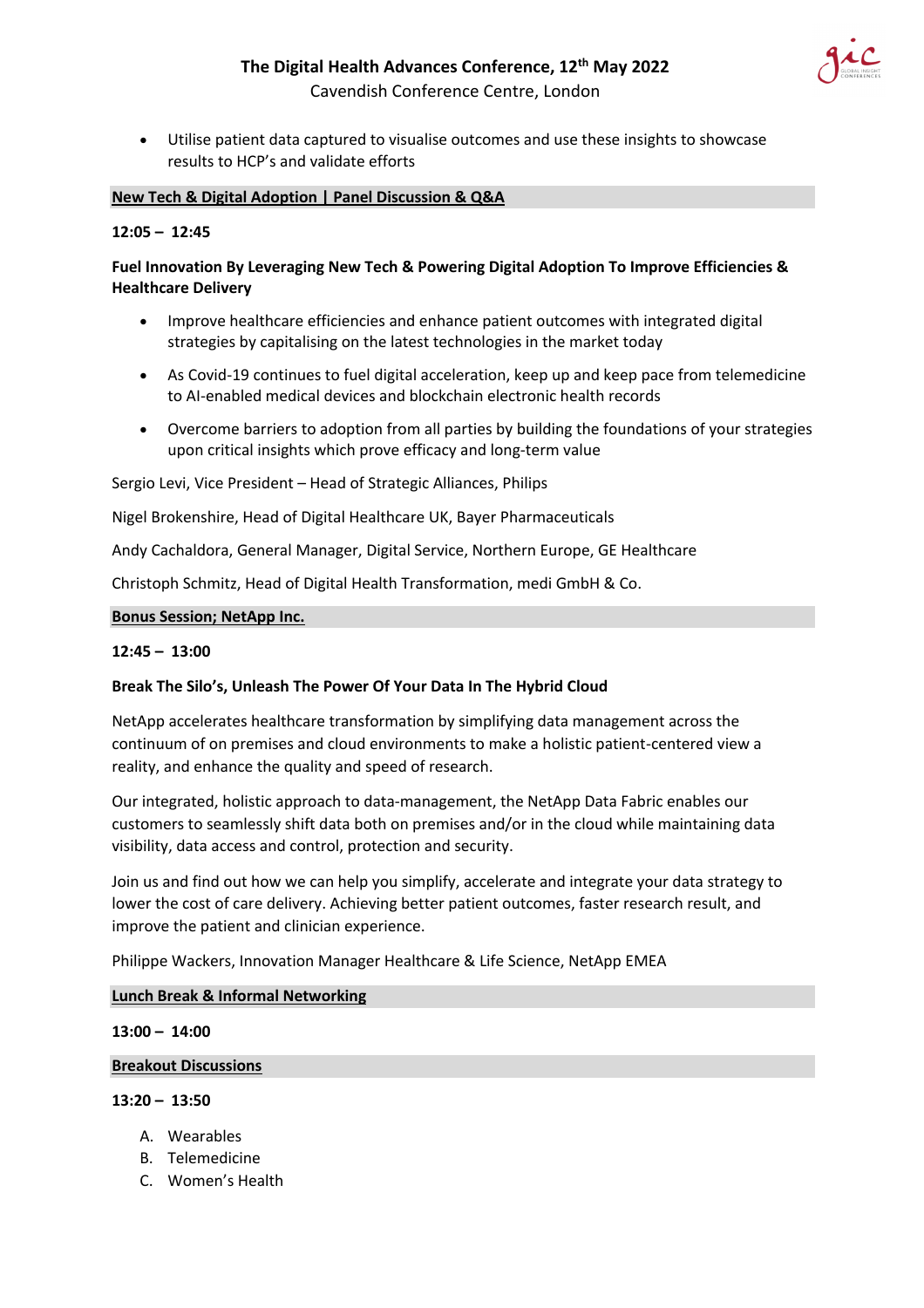

## D. Mental Health

## **Afternoon Chair's Opening Remarks**

## **14:00 - 14:10**

Gianluca Casali, Medical Director, UK & Ireland, Johnson & Johnson MedTech

### **Bonus Session; Phillips-Medisize, A Molex Company**

## **14:10 – 14:25**

# **Do We Really Want To Know How Patients Are Taking Their Medication? Evaluating The Cost & Benefit Trade-Offs Of Connecting Drug Delivery To The Digital Health Ecosystem**

- Utilizing drug delivery systems to capture medication events and build brand loyalty through a 'sticky' solution
- Access to actual medication usage data not only supports adherence and Patient Support Programs, it can also turbo-charge sales and marketing efforts through real-time medication data feedback
- The market remains nascent as technical approaches mature, systems scale to reduce cost of entry and regulators adapt approaches to support innovation while protecting patients

Kevin Deane, VP Innovation, Phillips-Medisize, A Molex Company

#### **Regulatory Approaches**

## **14:25 – 14:45**

## **How Is Digital Innovation Playing A Key Role In The Regulatory Space?**

Sridevi Nagarajan, Head of Digital Regulatory Strategy, AstraZeneca

#### **Bonus Session; Bowhead Health**

#### **14:45 – 15:00**

## **The Reality Of A Health Metaverse**

- Discover if it is all hype or can a health metaverse truly help patients?
- How can you empower patients to be self-sovereign owners of their data (and metadata)?
- What could the network and data architecture solution look like?

Francisco Diaz-Mitoma, CEO & Co-founder, Bowhead Health

## **Afternoon Break With Informal Networking**

## **15:00 – 15:30**

## **Semantic Interoperability & Digital Health Records**

## **15:30 – 15:50**

**In An Age Where Data Leaks And Scandals Are Making The Headlines, Individuals Are Becoming More And More Wary Of Sharing Personal Data Due To Misuse. Especially When It Comes To Something As Sensitive And Critical As Personal Health Data. Can Blockchain And Smart Contracts**